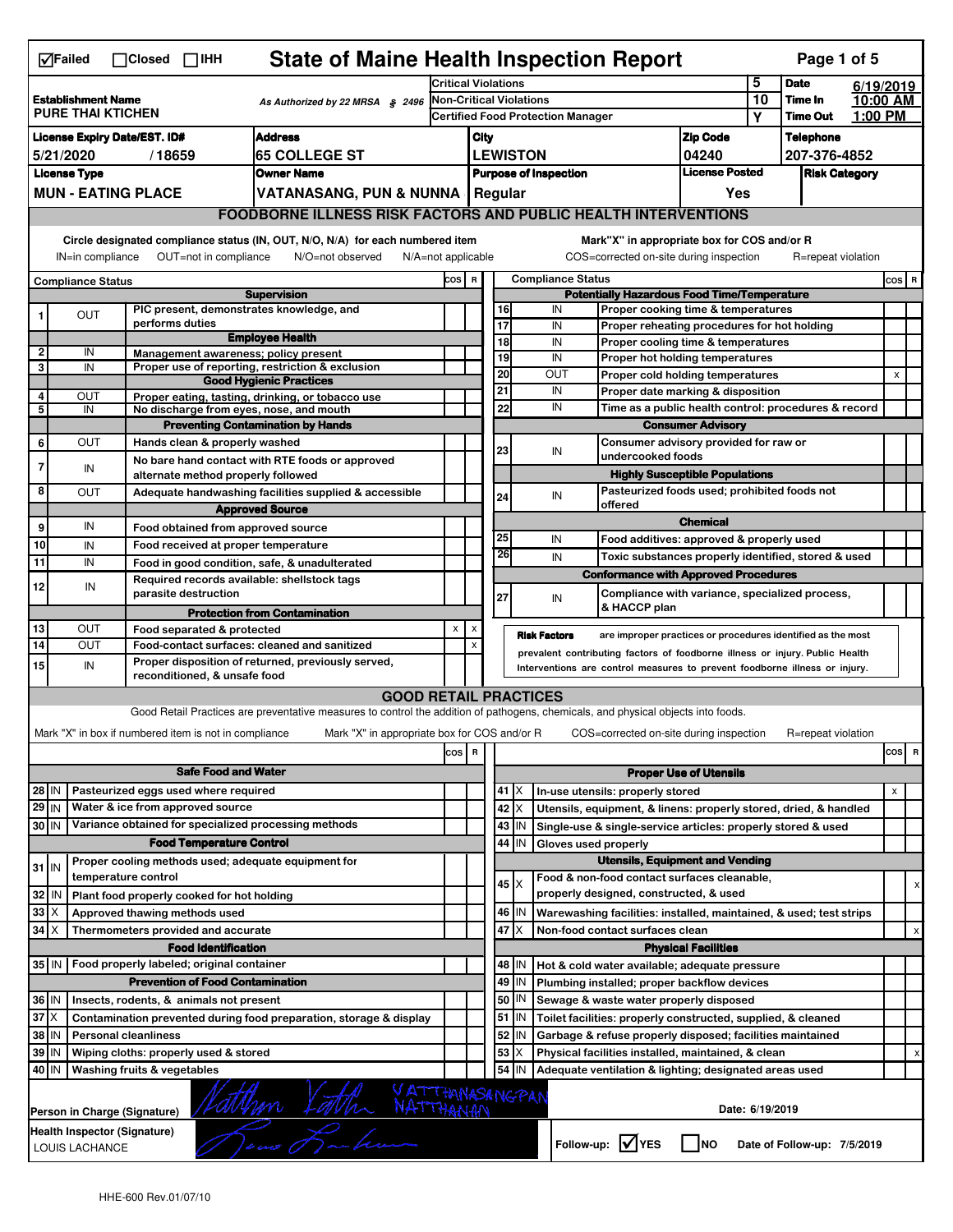|                                                            |                                          |                                                                    | <b>State of Maine Health Inspection Report</b> | Page 2 of 5  |                                  |  |
|------------------------------------------------------------|------------------------------------------|--------------------------------------------------------------------|------------------------------------------------|--------------|----------------------------------|--|
| <b>Establishment Name</b>                                  |                                          | As Authorized by 22 MRSA<br>\$2496                                 |                                                |              | 6/19/2019<br><b>Date</b>         |  |
| <b>PURE THAI KTICHEN</b>                                   |                                          |                                                                    |                                                |              |                                  |  |
| <b>License Expiry Date/EST. ID#</b><br>/18659<br>5/21/2020 | <b>65 COLLEGE ST</b>                     | <b>Zip Code</b><br>City / State<br><b>LEWISTON</b><br>/ME<br>04240 |                                                |              | <b>Telephone</b><br>207-376-4852 |  |
|                                                            |                                          | <b>Temperature Observations</b>                                    |                                                |              |                                  |  |
| Location<br><b>Temperature</b>                             |                                          |                                                                    |                                                | <b>Notes</b> |                                  |  |
| Watermelon                                                 | $39*$                                    | 2 door Pepsi cooler                                                |                                                |              |                                  |  |
| Chicken Pad Thai                                           | 199*                                     | Plated for service                                                 |                                                |              |                                  |  |
| Noodles<br>$38^{\ast}$                                     |                                          |                                                                    | Single door refrigerator                       |              |                                  |  |
| Quat santizer<br>Sanitizer bucket<br>200 ppm               |                                          |                                                                    |                                                |              |                                  |  |
| Cooked chicken                                             | Reach in cooler, bottom, cooling process |                                                                    |                                                |              |                                  |  |
| Tofu                                                       | $71*$                                    |                                                                    | Held on counter, discarded                     |              |                                  |  |
| Water                                                      | $135*$                                   | Handwash sink                                                      |                                                |              |                                  |  |
| Raw eggs                                                   | $73*$                                    |                                                                    | Held on counter, discarded                     |              |                                  |  |
| Tofu                                                       | $40*$                                    | Reach in cooler, top                                               |                                                |              |                                  |  |



**Date: 6/19/2019**

HHE-601(a)Rev.01/07/10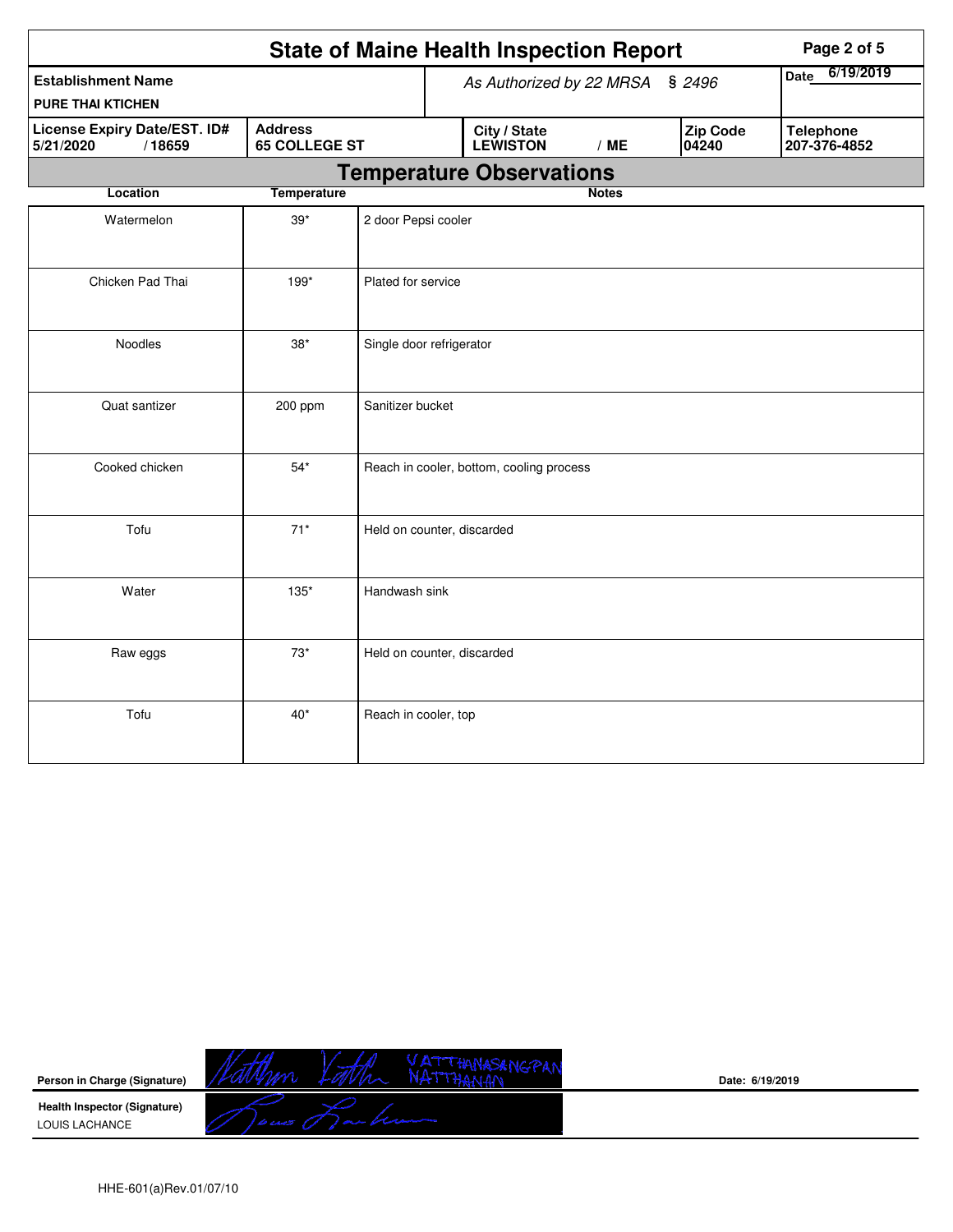|                                                                                                                                                                                                                                                            |                                                                                                          | <b>State of Maine Health Inspection Report</b> |           |                          | Page 3 of 5              |
|------------------------------------------------------------------------------------------------------------------------------------------------------------------------------------------------------------------------------------------------------------|----------------------------------------------------------------------------------------------------------|------------------------------------------------|-----------|--------------------------|--------------------------|
| <b>Establishment Name</b>                                                                                                                                                                                                                                  |                                                                                                          |                                                |           |                          | 6/19/2019<br><b>Date</b> |
| <b>PURE THAI KTICHEN</b>                                                                                                                                                                                                                                   |                                                                                                          |                                                |           |                          |                          |
| License Expiry Date/EST. ID#<br>5/21/2020<br>/18659                                                                                                                                                                                                        | <b>Address</b><br><b>65 COLLEGE ST</b>                                                                   | City / State<br><b>LEWISTON</b>                | <b>ME</b> | <b>Zip Code</b><br>04240 |                          |
|                                                                                                                                                                                                                                                            |                                                                                                          | <b>Observations and Corrective Actions</b>     |           |                          |                          |
|                                                                                                                                                                                                                                                            | Violations cited in this report must be corrected within the time frames below, or as stated in sections | 8-405.11 and 8-406.11 of the Food Code         |           |                          |                          |
| 1: 2-102.11.(A).(B): C: The person in charge could not demonstrate required knowledge, either by complying with this code and no critical violations<br>during this inspection or not having a current CFPM certificate.                                   |                                                                                                          |                                                |           |                          |                          |
| INSPECTOR NOTES: PIC could not give answers to common food safety questions and could not demonstrate correct sanitizing processes.                                                                                                                        |                                                                                                          |                                                |           |                          |                          |
| 4: 2-401.11: C: Food employee is eating, drinking, or using any tobacco where the contamination of exposed FOOD; clean EQUIPMENT, UTENSILS,<br>and LINENS; unwrapped SINGLE-SERVICE and SINGLE-USE ARTICLES; or other items needing protection can result. |                                                                                                          |                                                |           |                          |                          |
| INSPECTOR NOTES: Food employee not using covered container for personal consumption of coffee in prep area. Use covered container or keep out<br>of food preperation area.                                                                                 |                                                                                                          |                                                |           |                          |                          |
| 6: 2-301.12: C: Food employees are not following proper hand cleaning procedures.                                                                                                                                                                          |                                                                                                          |                                                |           |                          |                          |
| INSPECTOR NOTES: Employees not washing hands inbetween duties when required. Wash hands more frequently and when changing tasks.                                                                                                                           |                                                                                                          |                                                |           |                          |                          |
| 8: 6-301.11: N: Hand cleanser not available at hand wash sink or lavatory.                                                                                                                                                                                 |                                                                                                          |                                                |           |                          |                          |
| INSPECTOR NOTES: Kitchen line hand sink had no soap. Keep soap and towels at station to promote proper handwash techniques.                                                                                                                                |                                                                                                          |                                                |           |                          |                          |
| 13: 3-302.11.(A).(1).(A): N: Raw Ready-to-Eat food not protected from cross contamination from raw animal foods during storage, preparation, holding,<br>or display.                                                                                       |                                                                                                          |                                                |           |                          |                          |
| INSPECTOR NOTES: **REPEAT** Raw chicken and pork held over noodles and vegetables. Raw products should be stored below RTE foods. *COS                                                                                                                     |                                                                                                          |                                                |           |                          |                          |
| 14: 4-601.11.(A): C: Equipment food-contact surfaces and utensils are not clean to sight and touch.                                                                                                                                                        |                                                                                                          |                                                |           |                          |                          |
| INSPECTOR NOTES: Kitchen knives, cutting surfaces dirty and without sanitizing after use. Keep clean knives on clean surfaces and wash, rinse and<br>sanitize cutting boards after use.                                                                    |                                                                                                          |                                                |           |                          |                          |
| 20: 3-501.16.(A).(2): C: PHF not maintained at 41 F or less.                                                                                                                                                                                               |                                                                                                          |                                                |           |                          |                          |
| INSPECTOR NOTES: Multiple items held at room temperature (see temp.observations). PHF's must be held at 41* or less at all times. *COS,<br>discarded                                                                                                       |                                                                                                          |                                                |           |                          |                          |
| 33: 3-501.13: N: Improper thawing.                                                                                                                                                                                                                         |                                                                                                          |                                                |           |                          |                          |
| INSPECTOR NOTES: Rice noodles being thawed at room temperature. Thaw foods in refrigerator or under cool running water.                                                                                                                                    |                                                                                                          |                                                |           |                          |                          |
| 34: 4-302.12.(A): N: Inadequate number of food temperature measuring devices provided.                                                                                                                                                                     |                                                                                                          |                                                |           |                          |                          |
| INSPECTOR NOTES: No food thermometers. Purchase and use thermometers to check temperatures of foods during receiving, cooling, preperation<br>and storage.                                                                                                 |                                                                                                          |                                                |           |                          |                          |
| 37: 3-305.11: N: Food not protected from contamination during storage.                                                                                                                                                                                     |                                                                                                          |                                                |           |                          |                          |
| INSPECTOR NOTES: Numerous items held in storage without covers and subject to contamination. Cover items to prevent accidental contamination<br>from other products or unclean surfaces.                                                                   |                                                                                                          |                                                |           |                          |                          |
| Person in Charge (Signature)                                                                                                                                                                                                                               |                                                                                                          |                                                |           | Date: 6/19/2019          |                          |

**Health Inspector (Signature)** 

LOUIS LACHANCE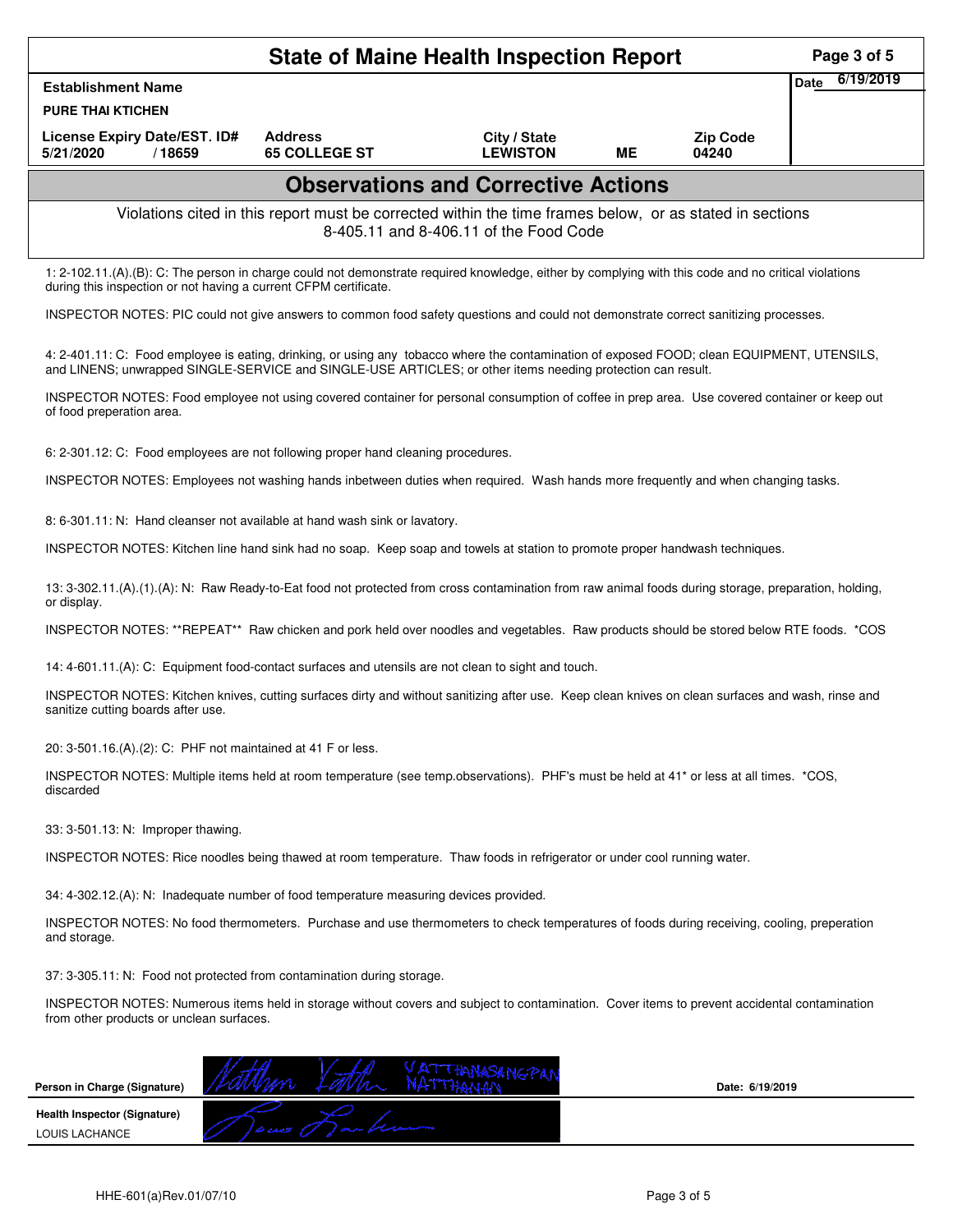|                                                                                                                                                                       | Page 4 of 5       |  |  |  |  |  |  |  |  |
|-----------------------------------------------------------------------------------------------------------------------------------------------------------------------|-------------------|--|--|--|--|--|--|--|--|
| <b>Establishment Name</b>                                                                                                                                             | 6/19/2019<br>Date |  |  |  |  |  |  |  |  |
| <b>PURE THAI KTICHEN</b>                                                                                                                                              |                   |  |  |  |  |  |  |  |  |
| License Expiry Date/EST. ID#<br>5/21/2020<br>/18659                                                                                                                   |                   |  |  |  |  |  |  |  |  |
| <b>Observations and Corrective Actions</b>                                                                                                                            |                   |  |  |  |  |  |  |  |  |
| Violations cited in this report must be corrected within the time frames below, or as stated in sections<br>8-405.11 and 8-406.11 of the Food Code                    |                   |  |  |  |  |  |  |  |  |
| 41: 3-304.12: N: Improper between-use storage of in-use utensils.                                                                                                     |                   |  |  |  |  |  |  |  |  |
| INSPECTOR NOTES: Utensils to serve foods held in room temperature water. Utensils must be kept on clean surfaces or water measuring 135 <sup>*</sup> or<br>more, *COS |                   |  |  |  |  |  |  |  |  |
| 42: 4-903.11.(B): N: Clean equipment and utensils not stored by being covered/inverted/ or self draining.                                                             |                   |  |  |  |  |  |  |  |  |
| INSPECTOR NOTES: Most food pans, to go containers stored upright being able to collect contaminants. Store inverted to reduce risk.                                   |                   |  |  |  |  |  |  |  |  |

45: 4-101.19: N: Nonfood contact surfaces of equipment that requires frequent cleaning not constructed of a corrosion-resistant, nonabsorbent, and smooth material.

INSPECTOR NOTES: \*\*REPEAT\*\*Wooden shelving and counters mostly unsealed and able to collect moisture and food reminants. Replace and or repair all surfaces to be smooth and easily cleanable.

47: 4-602.13: N: Non-food contact surfaces are not cleaned at a frequency necessary to preclude accumulation of soil residues.

INSPECTOR NOTES: \*\*REPEAT\*\* Inside coolers, gaskets need cleaning. Counters are overstocked and not removed for surface cleaning.

53: 6-501.12: N: The physical facilities are not clean.

INSPECTOR NOTES: \*\*REPEAT\*\* Floors and walls behind and below equipment are dirty. Clean hard to reach areas more often and as neccessary.

**Date: 6/19/2019**